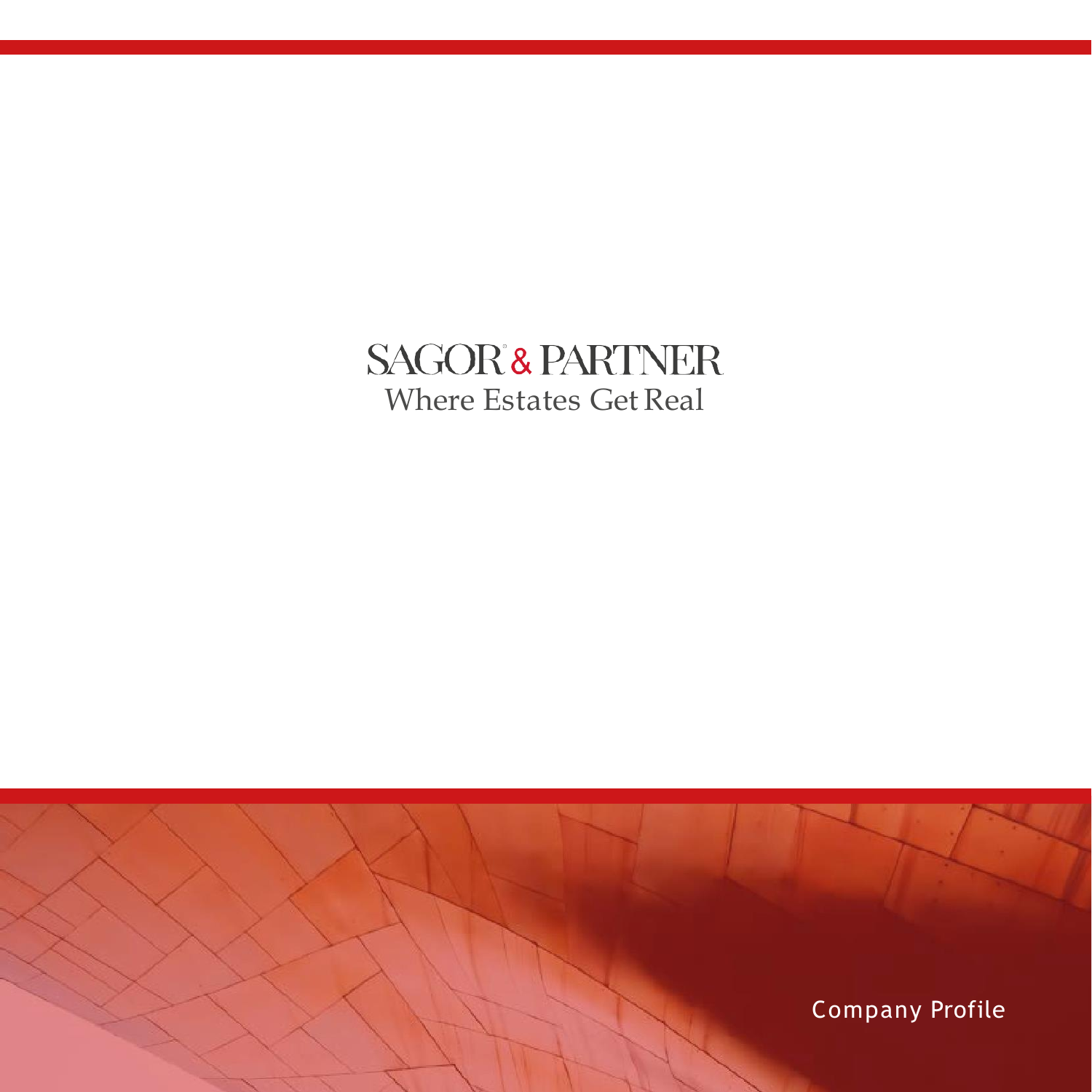### Who we are

**Sagor** was founded by **Santo Crea** in 1987 in Turin, proposing itself as an operator in the real estate brokerage sector. In a short time passes to the **direct realization** of large real estate transactions, **builds and sells** residential complexes, residences and accommodation facilities in the **French Riviera** and later in **Liguria**, directly taking care of marketing.

The building construction activity in the French Riviera began in 1991, and as early as 1992 **Sagor France** was founded, which operates in **collaboration** with important French companies with the delegation of commercial functions.

Thanks to the expansion of its business across the border, it creates the first contact with Nexity, a multinational company quoted on the Paris stock exchange with which Sagor France carries out several **joint venture** transactions. The Italian division of the company is born from this collaboration, of which Sagor is a 40% shareholder and Santo Crea is Chairman and Chief Executive Officer, with three offices in **Milan**, **Turin** and **Sanremo**.

From 2008 to 2014, in Piedmont, Lombardy, Liguria and Tuscany, **18 real estate programs** are realized, with over **1,000 apartments built and sold**.

At the end of 2014 Sagor regains its autonomy and "**Sagor & Partner**" becomes the **official face** for all the programs of the group.

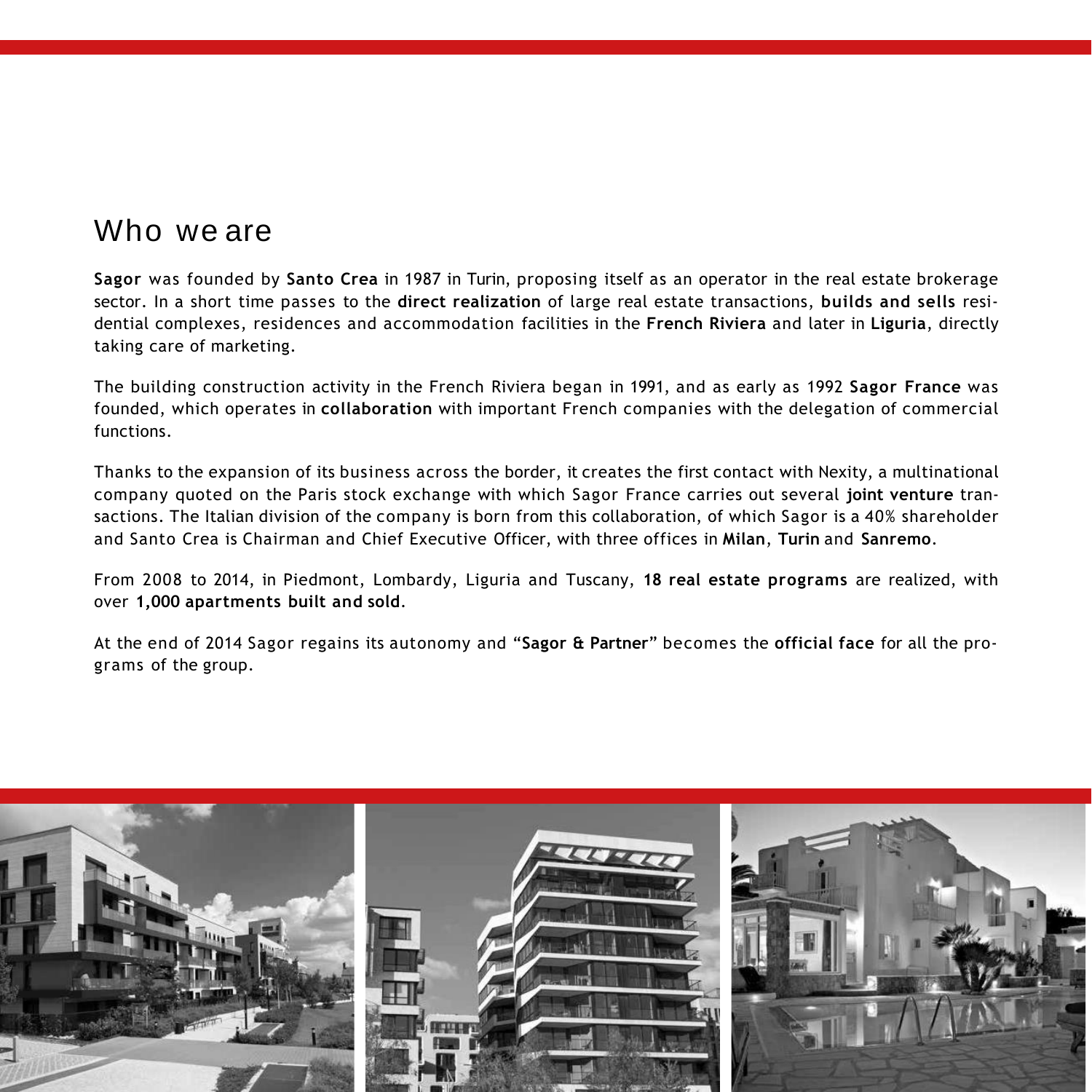The **staff** is enriched with new elements from the most important and renowned real estate in Milan. Sagor & Partner, which since 1987 has made and sold **more than 4,000 apartments and accommodation facilities**, offers all the advantages and **safety** of a large operator, together with the availability and **flexibility** of a small company.

The founder Santo Crea, **National Vice President of Aspesi** (National Association of Real Estate Promotion and Development Companies), combines his thirty years of experience and specific skills, a **dense network** of relationships in the technical, financial and administrative sectors.



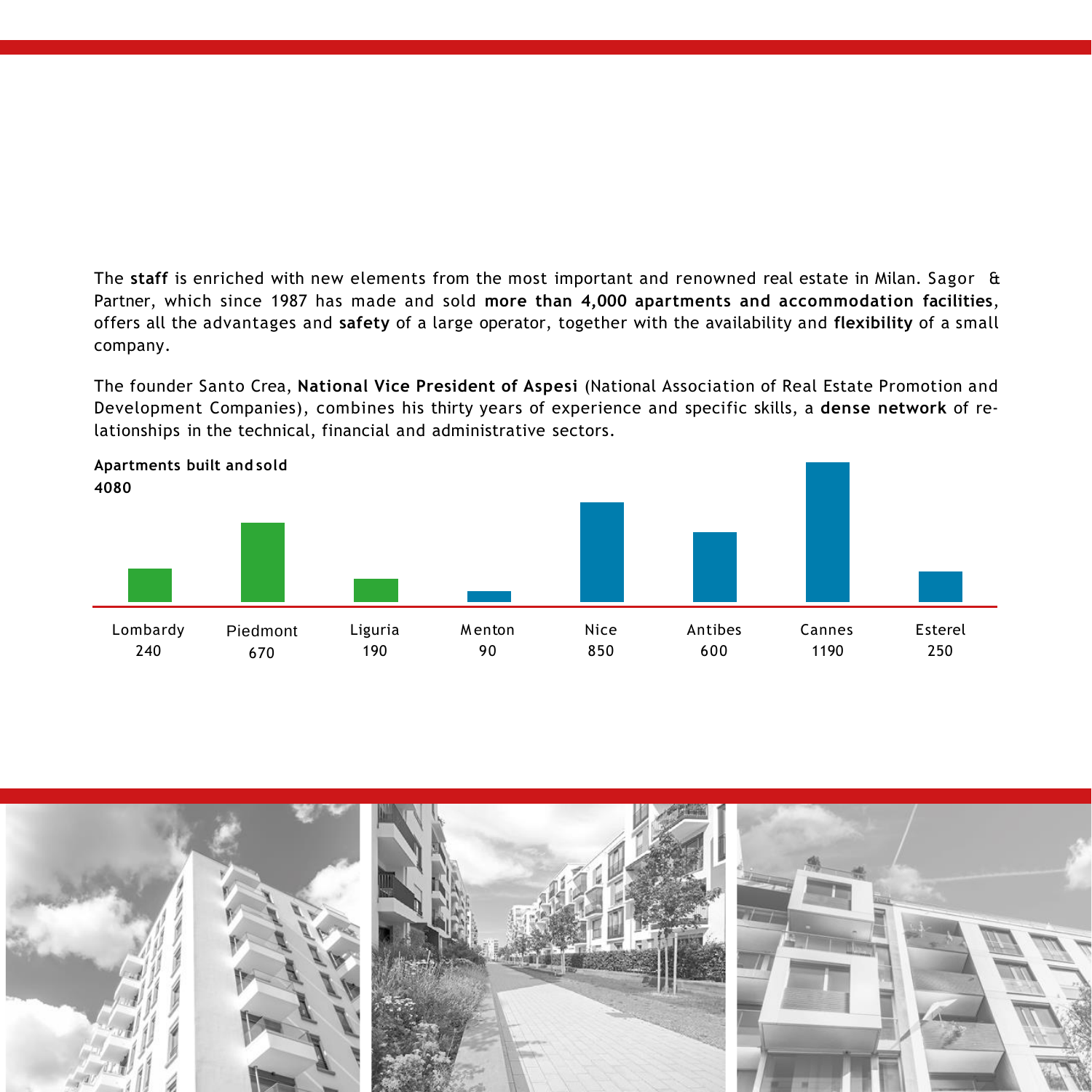### Mission

Sagor & Partner aims to be a symbol of quality and professionalism is an integrated service of agency and property development. Customer satisfaction is the primary objective of the company mission.

The key points of Sagor & Partner are:

#### **Velocity**

The organizational skills and professionalism of the staff guarantee the customer to find the best solution to their needs in the shortest possible time.

#### **Customer Service** Our customer service assists the customer until

the completion of the assignment.

.

#### **Professionalism**

Sagor is part of the real estate landscape as a reliable partner to develop important projects together with customers, whether they are real estate funds, SGRs, builders or individuals, maximizing the return on investment.

### **Efficiency and effectiveness**

Thanks to its thirty-year experience, Sagor & Partner has the ability to achieve its objective by optimizing the use of its resources.

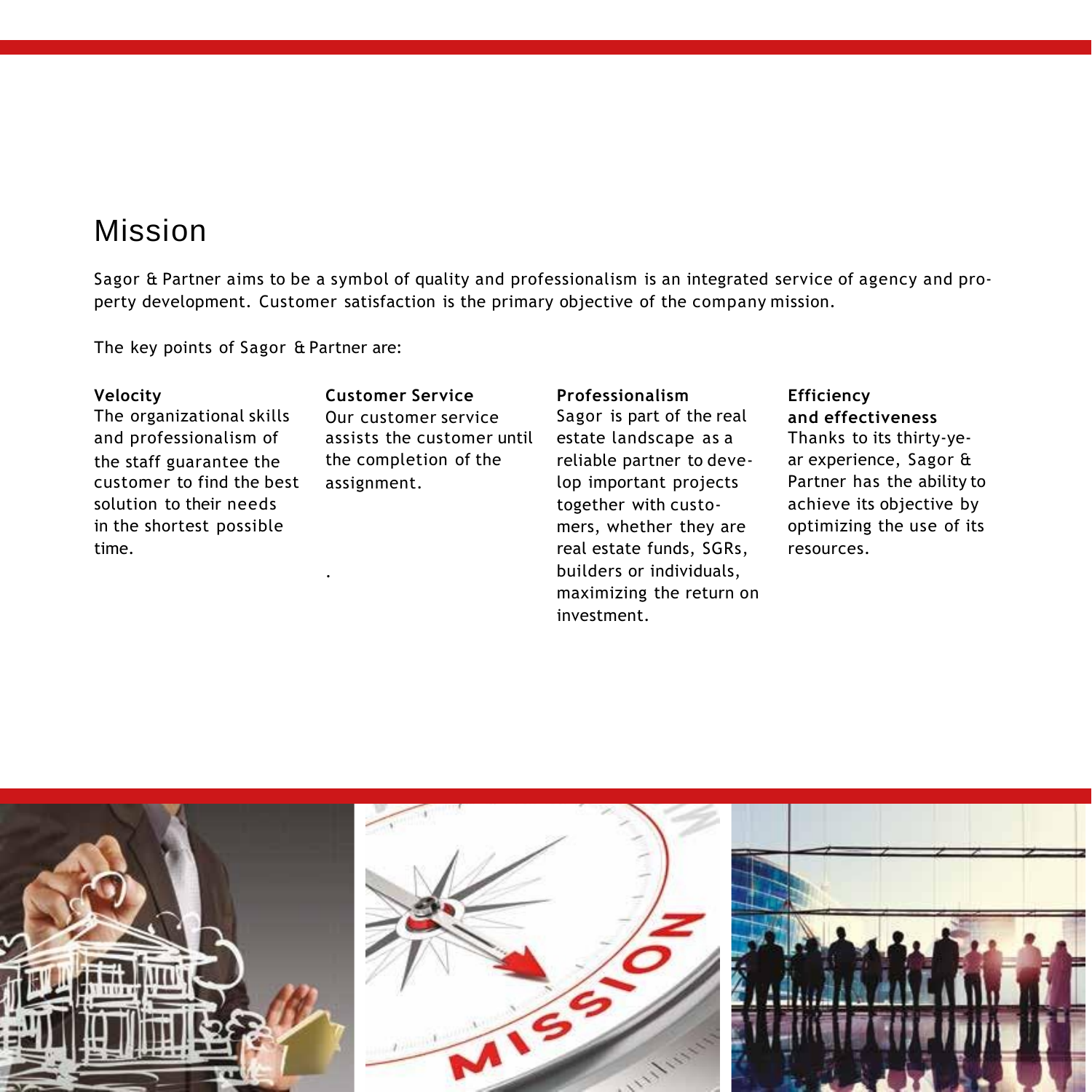### Vision

Sagor & Partner has been operating for thirty years in the real estate sector with a long-term vision, providing solutions that meet today's needs and meet the challenges of tomorrow thanks to the principles of their vision:

#### **Competence**

The professionalism and competence of our employees are the basis with which Sagor & Partner builds its value every day.

#### **Organization**

Organization aimed at relieving the client of all the activities for him non-essential (non-core) of which Sagor & Partner becomes the curator of interest.

#### **Customer orientation**

Satisfy the customer of today to increase knowledge and be able to anticipate the needs of the customer of tomorrow.

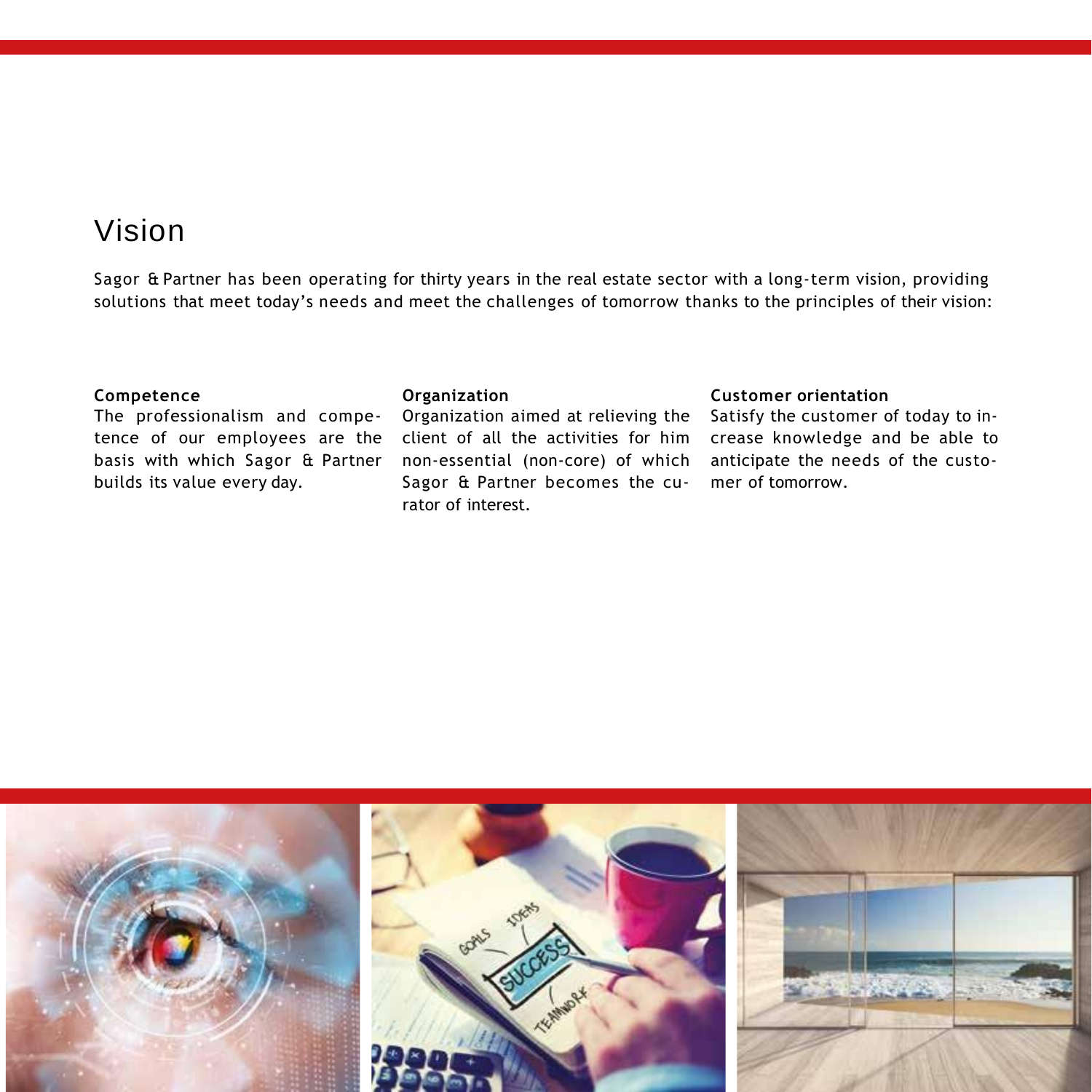### Real Estate Services Division

Thanks to the important know-how, Sagor & Partner is one of the few companies able to guarantee specialized consulting and provide specialized services in all phases of a new real estate development.

#### **1.Consulting in the research phase of a new real estate development**

Our experience at the service of the customer in the most important phase of a development project.

#### **2. Feasibility study (technical and economic)**

We produce a detailed dossier containing: i) technical feasibility study; ii) urban verification;

iii) financial budget of the operation; iv) product positioning; v) preliminary marketing plan.

#### **3.Market survey**

Identification of the correct value of the area and / or of the building.

#### **4.Needs analysi**s

Socio-economic study of the housing need for the determination of positioning.

#### **5.Architectural project (preliminary)**

Preliminary client-oriented design able to intercept the needs of potential customers and define the related specifications.

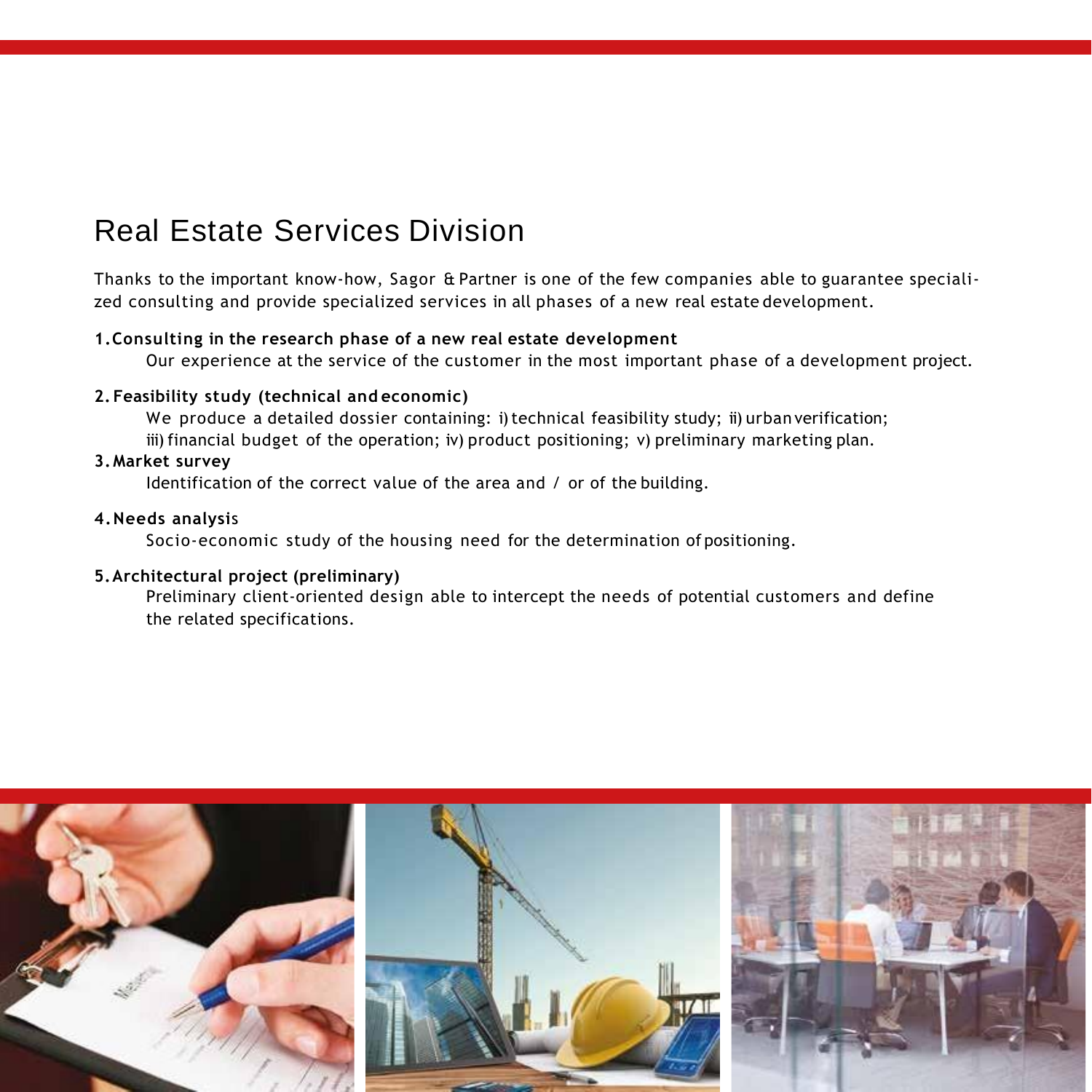#### **6. Economic and financial planning of the real estate program**

Drafting of the sales list, budget, final architectural layout, planning of cash flows and schedule timings.

#### **7.Management of the authorization process**

Obtaining of the suitable building title and relations with the Bodies (institutions).

#### **8. Marketing strategy**

Drafting of a commercial real estate plan, organized in two phases: i) commercial launch; ii) commercial continuity during the construction phases.

#### **9. Financial assistance**

.

#### **10. Project management of the construction phase**

Assistance and control of the operational phase of a real estate intervention (new construction, renovation or transformation), from the procurement to obtaining all the certifications.

#### **11.Technical-administrative after-sale**

Attention and assistance to the customer in the phases of personalization of the real estate unit.

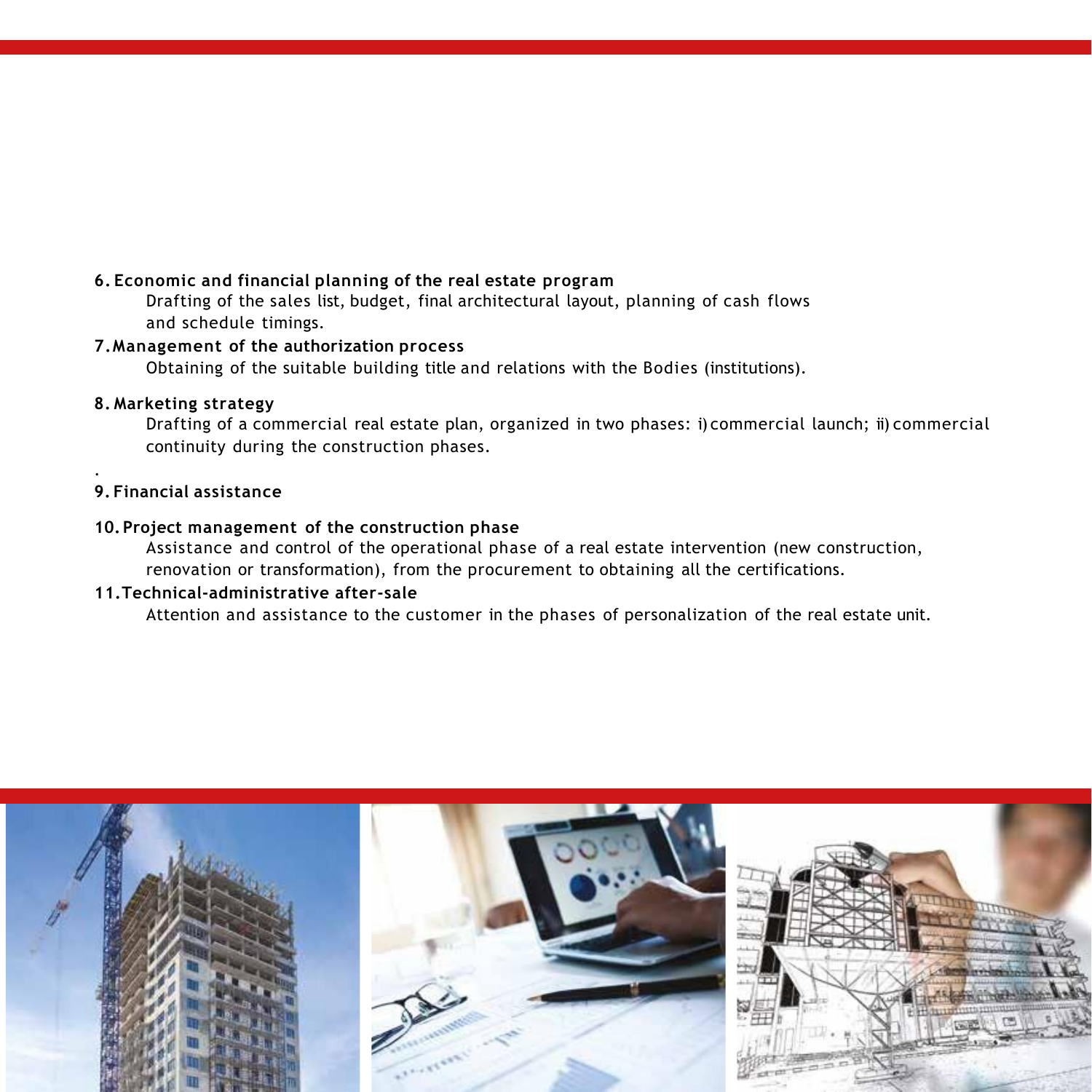### Divisione Agency

Sagor & Partner is able to acquire, sell and / or lease real estate and real estate assets. Thanks to its consolidated experience, it stands out from other operators for the high sales performance as well as for the numerous services offered that add value and qualify the dossiers.

#### **1.Correct evaluation of the property**

Through evaluation report and careful study of the market.

#### **2.Drafting of the real estate file**

It contains all the documentation useful for the transaction (verification of the urban and cadastral compliance, building title, Certificate of Energy Performance, compliance of plants, floor plans, document of origin, appraisal, consistency and description of the property).

#### **3.Obtaining the Energy Performance Certificate**

Inspection and early release of the Energy Performance Certificate if the property was not provided.

#### **4. Professional photo shoot**

Carried out by a specialized photographer to ensure the highest profitability of marketing campaigns.

#### **5.Dedicated marketing and web-marketing campaigns**

To promote as best the property offline and online, with social campaigns and search engine optimization..

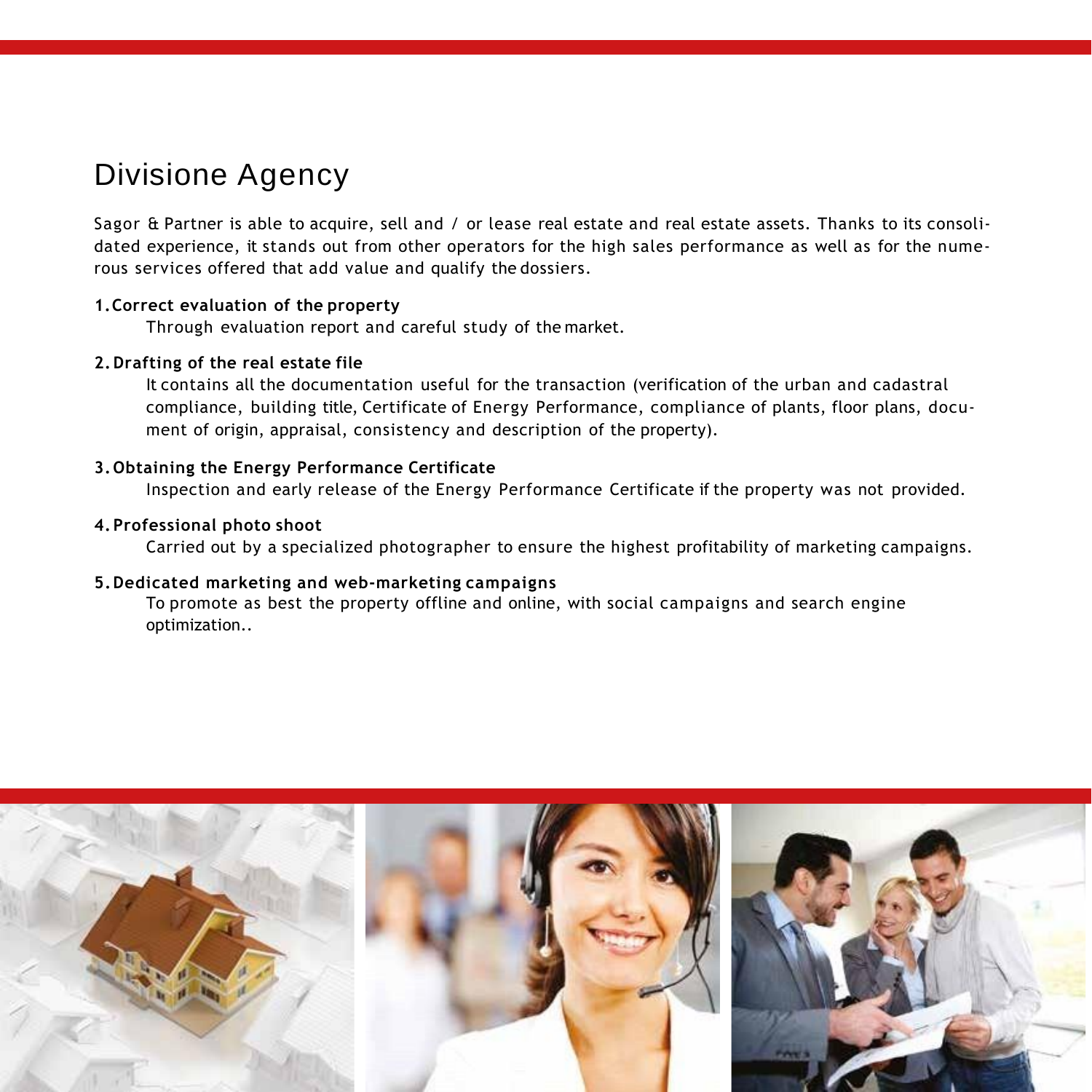#### **6. Creation of advertising material**

Aimed at the promotion and marketing of the product.

#### **7.Resale management**

In case of need for the purchase of a new housing unit.

#### **8. Financial assistance for the purchase**

Agreements with leading banks to obtain mortgages and leasing at the best market conditions.

#### **9. Property Finding**

Search for properties on specific request.

#### **10.Advise and assistance**

In all contractual, technical and notarial phases.

#### **11.Home Staging**

To enhance the property, improving the image in order to promote the sale or rent, in the shortest time and at the best price.

#### **12.Interior Design**

Advice and assistance in the restructuring phase.

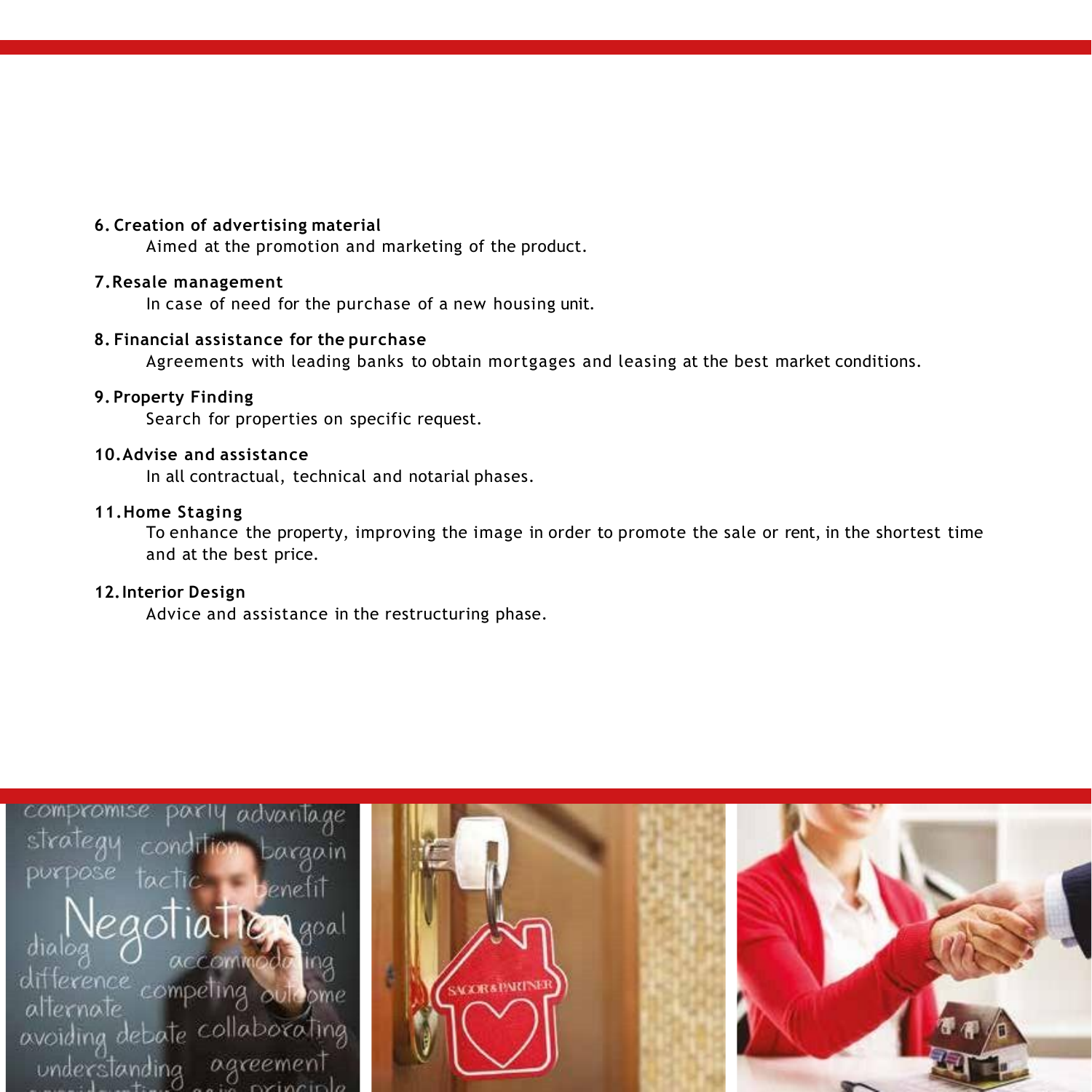## Why Sagor & Partner

### ● **Experience**

Thirty years of direct experience with more than 4,000 apartments built and sold in Italy and abroad.

#### ● **Dynamism and flexibility**

A dynamic and flexible structure made up of qualified professionals from every sector.

### ● **Attention to detail**

Attention to detail in all phases of the process.

#### ● **Listening**

We design our products based on customer feedback.

● **Innovation**

Innovative sales strategies that allow high performance.



### **VILLASAINT~JEAN**

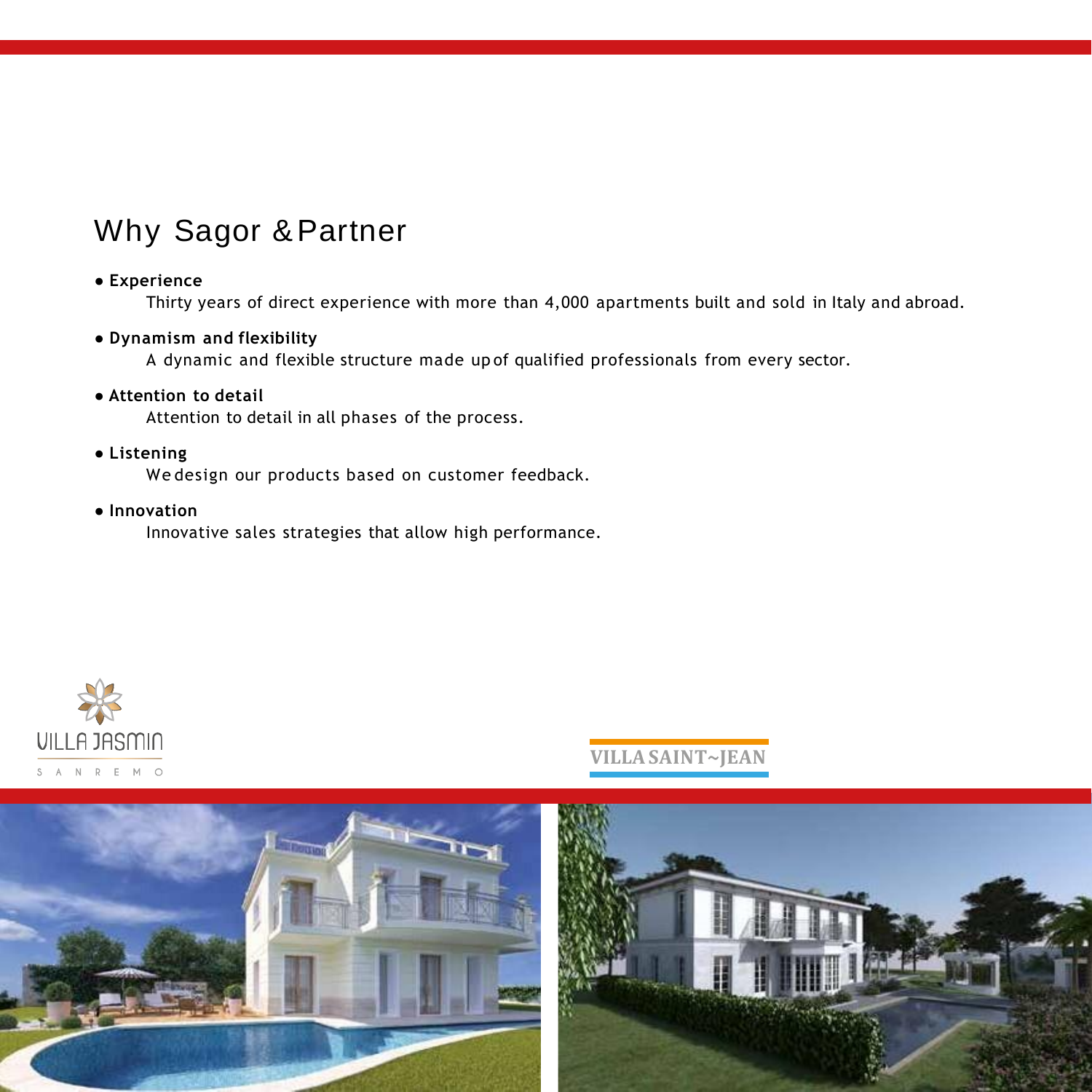#### ● **Knowledge**

We carefully follow the changes in the real estate market to ensure transparency and impartiality.

● **Value**

Maximum valorization of the property.

- **Assistance** We follow the customer before, during and after the transaction.
- **Responsibility**

We know that our work is the way to achieve your goals.

*"Anything that is worth doing at all is worth doing well."*

*(Lord Chesterfield)*